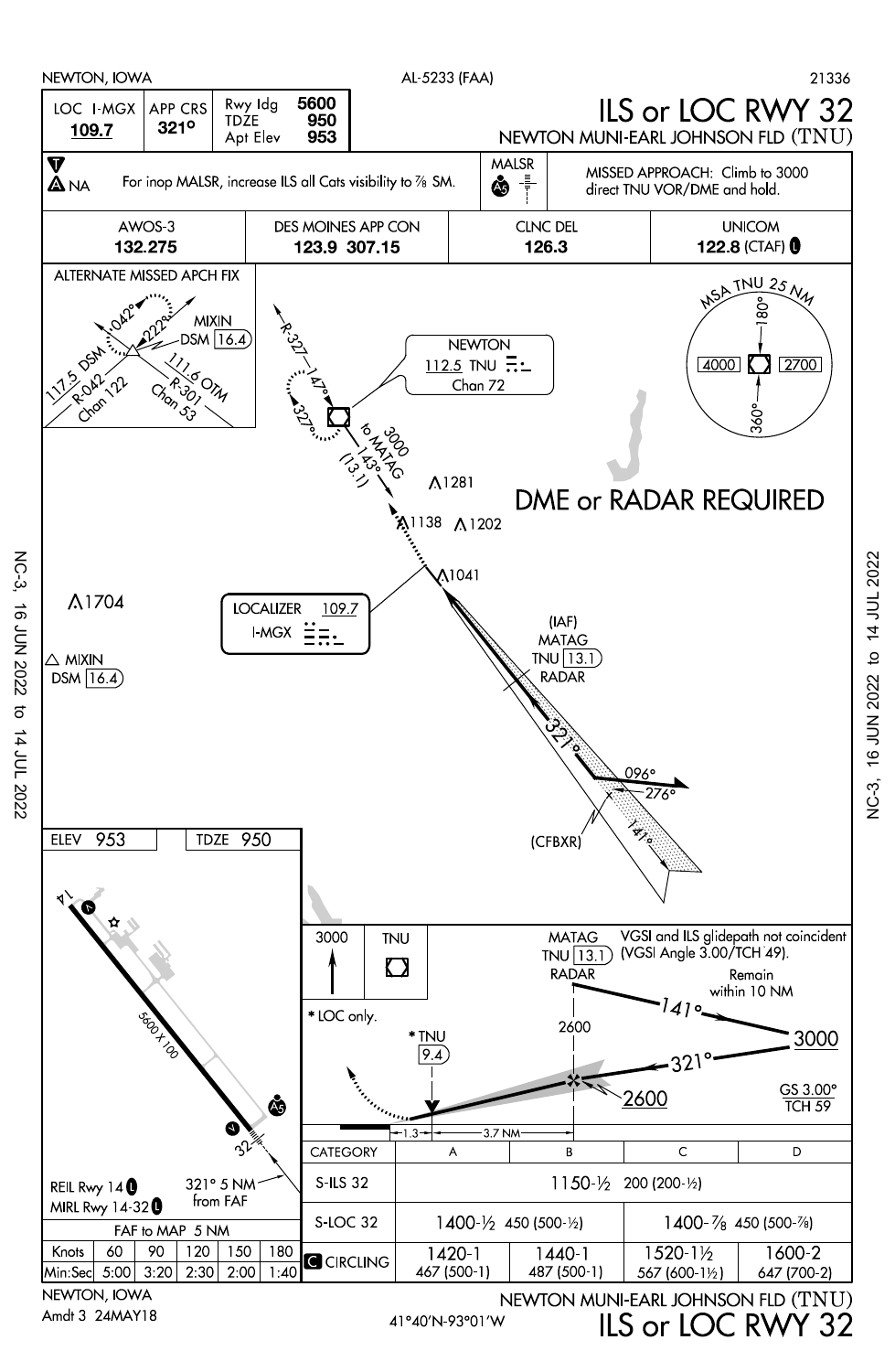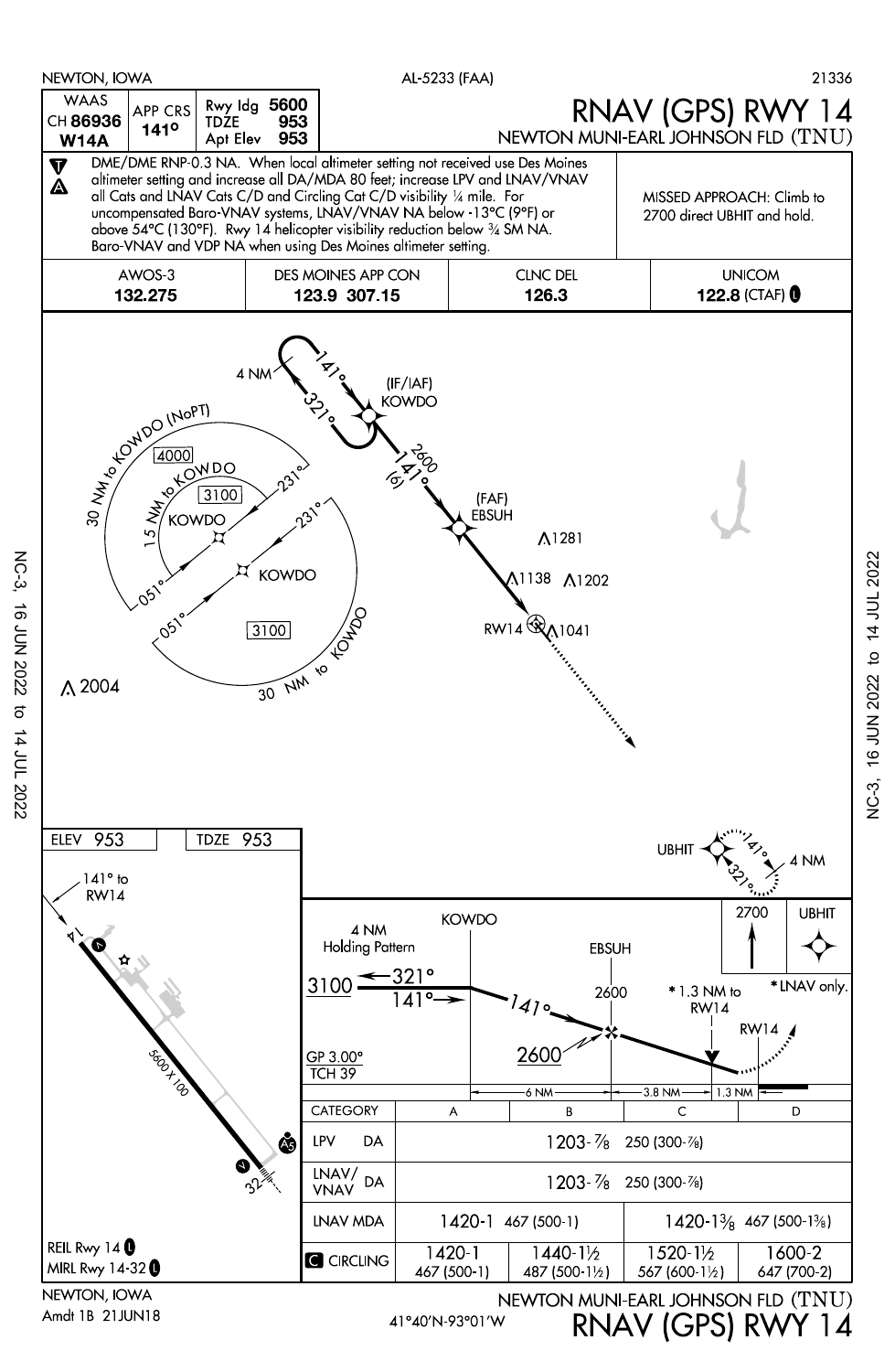

NC-3, 16 JUN 2022 to 14 JUL 2022

16 JUN 2022

NC-3,

JC-3, 16 JUN 2022 to 14 JUL 2022 NC-3, 16 JUN 2022 to 14 JUL 2022